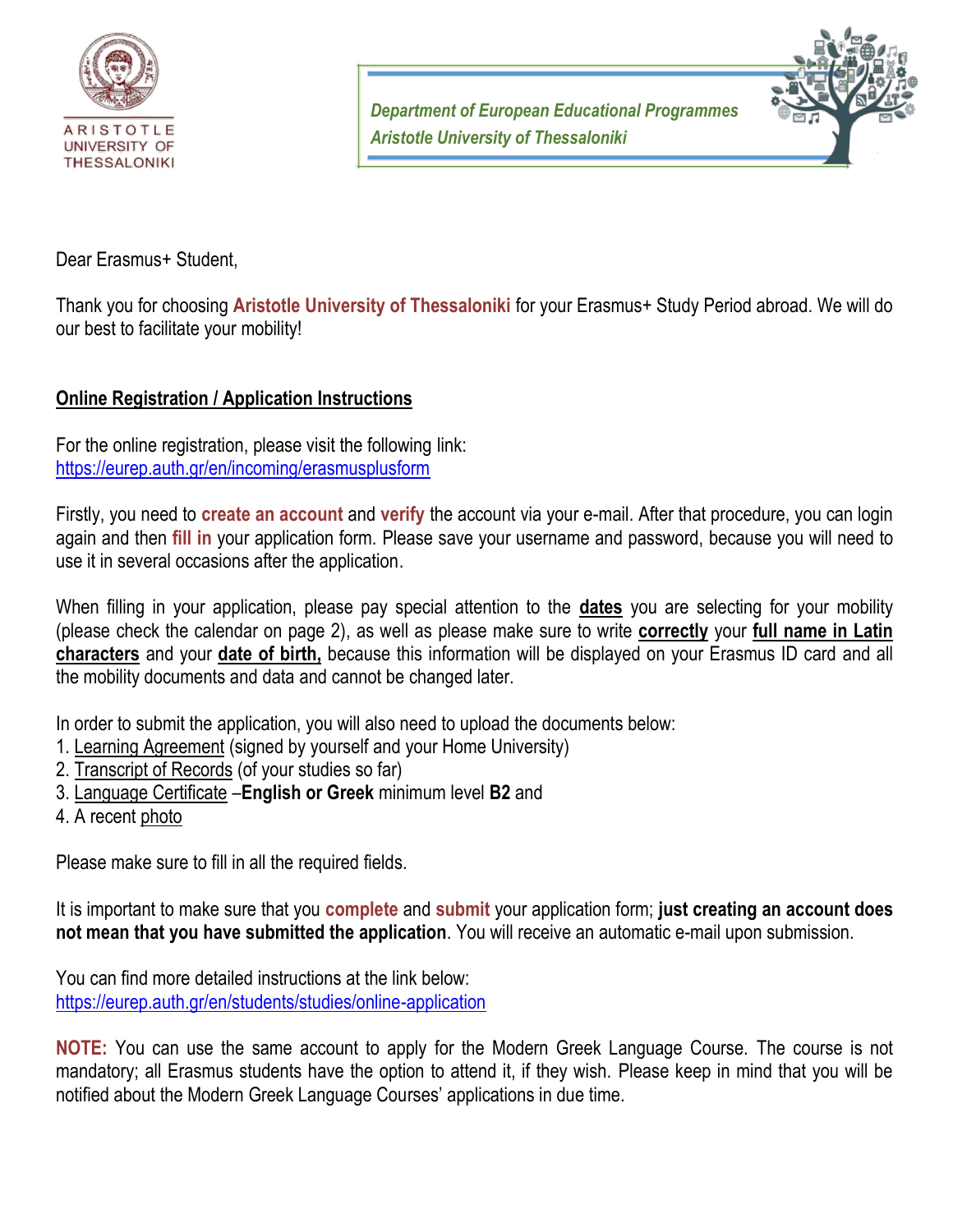## **Learning Agreement**

The template of the Learning Agreement can be found under the tag "Useful Documents":

<https://eurep.auth.gr/en/students/studies/online-application>

You can also use the template provided by your Home University. Please note that it is not necessary to submit both templates. The ideal number of **ECTS Credits per semester is 30**, +/-3 ECTS can be acceptable.

#### **Application Processing**

After the application is submitted, the Department of European Educational Programmes conducts the first check and evaluation for any missing documents and as long as everything is complete, the applications are being forwarded to the Schools for academic evaluation by the ECTS Coordinators.

As soon as the applications return to the Department approved and signed, we prepare the Letter of Acceptance.

All the accepted students receive an e-mail with the signed Learning Agreement and official Letter of Acceptance. Please do not arrange your trip or accommodation until you receive the official acceptance documents.

#### **Academic Calendar**

In order to see the **mobility dates** of the Academic Calendar, please follow the link below: [https://eurep.auth.gr/en/students/info/academic\\_calendar](https://eurep.auth.gr/en/students/info/academic_calendar)

Please note that **the date on your certificate of arrival will be the date of your official registration at the Erasmus Office**; please take into consideration that our office is open for students every day from **Monday** to **Thursday** (except for Fridays) and we accept students upon booking an appointment.

## **Courses**

You can find information regarding the courses offered to Erasmus+ students at the link below: <https://eurep.auth.gr/en/students/info/courses>

Furthermore, you can be informed about the available courses at the relevant Faculty/School's website: <http://www.auth.gr/en/faculties>

and through the e-Study Guide: <http://qa.auth.gr/en/studyguide>

## **ECTS Coordinators**

For more information about the list of courses available for Erasmus+ students, you can also contact the ECTS Coordinator of the School, which you are planning to attend.

The list of the ECTS Coordinators can be found here: <https://eurep.auth.gr/en/coordinators/studies>